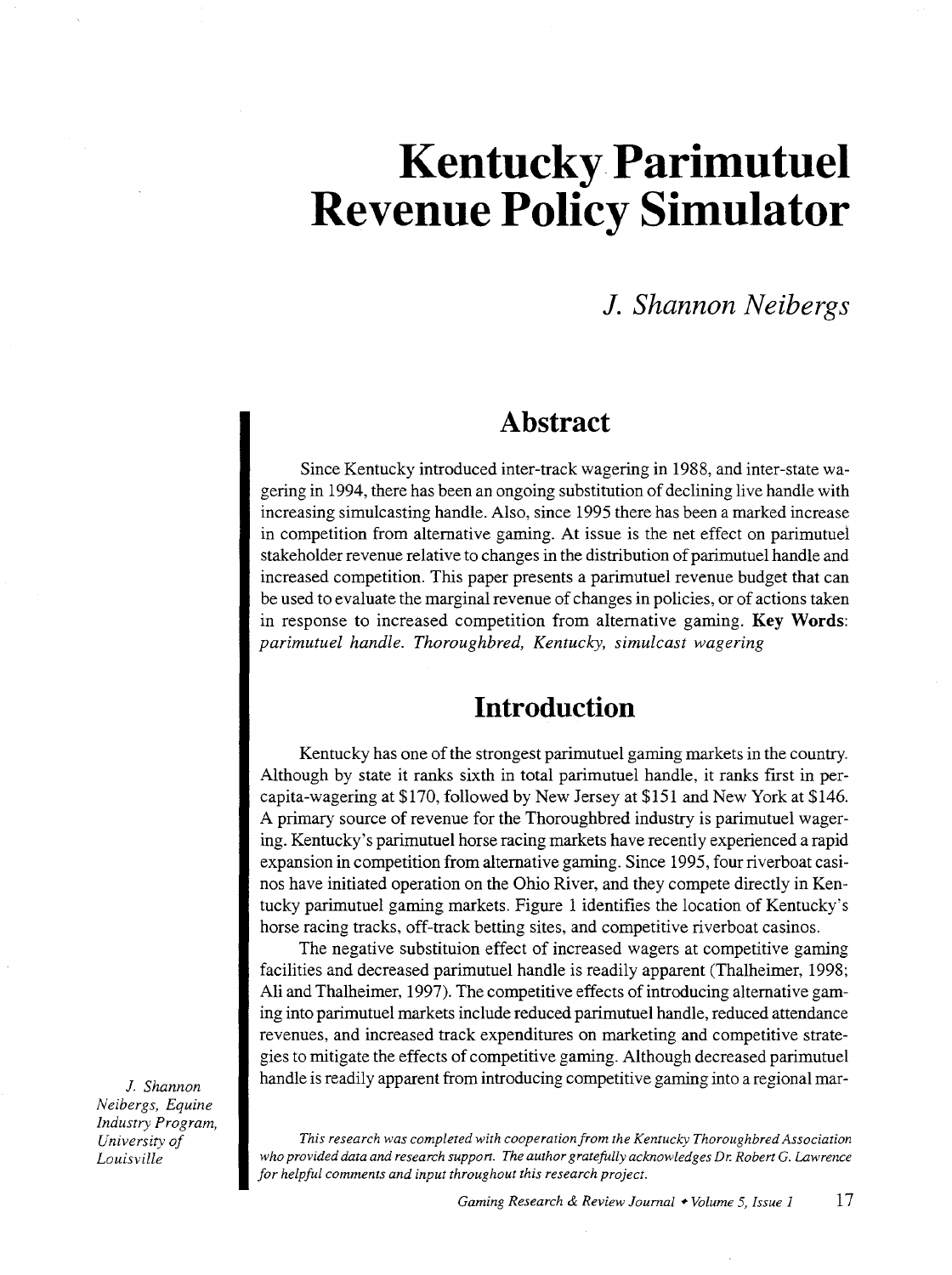ket, the net effects of changes in parimutuel handle on stakeholder (horsemen, tracks and state taxes) revenue are not apparent due to the complexity of statutes regulating parimutuel handle distribution. A computer aid is needed to analyze potential revenue effects in response to increased alternative gaming competition and to analyze potential policies affecting the distribution of parimutuel revenue.



Cummings ( 1996) wrote that horse racing industry stakeholders need cooperation, intelligence, and foresight in politics and policy-setting to position racing as a desirable gaming choice. The purpose of this paper is to present a revenue budget simulation tool that can provide policy-setting foresight in Kentucky and in other states considering policies affecting the distribution of parimutuel revenue.

# **Background and Handle Sources**

Since the introduction of simulcasting into Kentucky in 1988, the composition of parimutuel handle and the resulting revenue distribution have increased in complexity. Kentucky parimutuel handle sources now include: (1) live racing, (2) intertrack wagering (ITW) of Kentucky races at an in-state race track or off-track betting (OTB) wagering site, (3) inter-state wagering as a Kentucky host<sup>1</sup> track simulcasting its signal across state lines (ISW-S), and (4) inter-state wagering as a Kentucky wagering site receiving an out-of-state simulcasting signal (ISW -R). The distribution of parimutuel handle to parimutuel stakeholder revenue depends on statutes stipulating take-out rates, excise taxes, the revenue distribution schedules for simulcasting handle sources, and the contractual splits to purses negotiated between the association representing horsemen and each track. Since simulcasting wagering was introduced, there has been an ongoing substitution of simulcast handle for live handle (see Figure 2).

Since its introduction into Kentucky in 1988, ITW handle peaked at \$242 million in 1993. It has currently declined to \$121 million in response to introducing ISW-R wagering into Kentucky in 1994. Since 1994, ISW-R handle has grown rapidly and reached \$289 million in 1997. Although total parimutuel handle has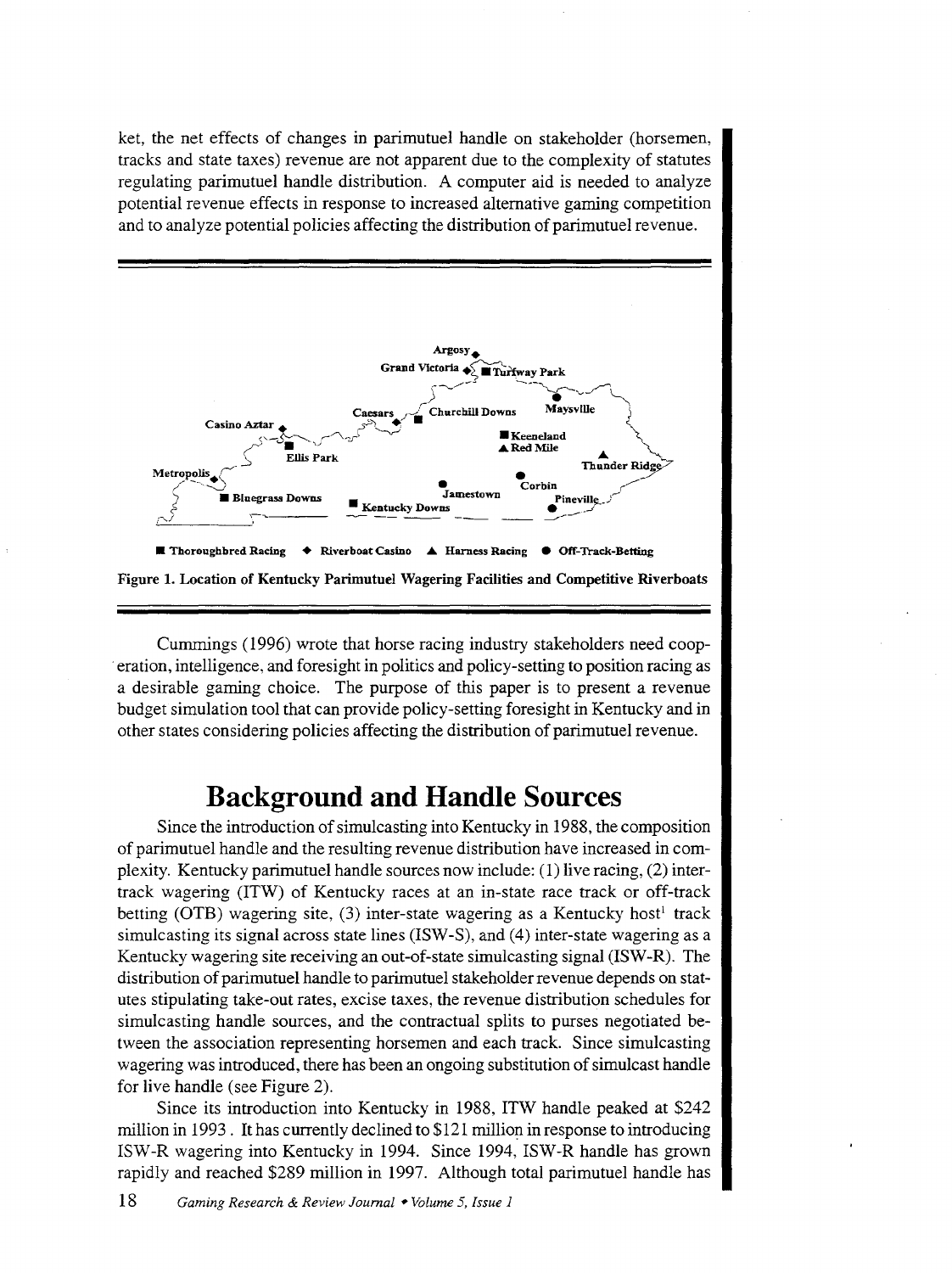increased over the time frame shown in Figure 2, the net effect on Kentucky's parimutuel revenue stakeholders from changes in the distribution of handle is not readily evident, due to the differential splits of revenue to stakeholders by handle type.



Figure 2. Trends In Kentucky Handle 1986 to 1997.

Total 1997 handle and revenue generated at Kentucky parimutuel facilities and competitive riverboat casinos are presented in Table 1. Kentucky's total parimutuel handle was \$609.6 million, a decline of 7.5 percent from 1996. In comparison, each competitive riverboat casino generated at least twice this level of wagering individually. Kentucky's total parimutuel stakeholder revenue in 1997 was \$107.0 million, a decline of 8.4 percent from 1996. The decline is primarily attributable to the 34.6 percent decline in parimutuel wagering from 1996 at Turfway Park, which faced a full year of competition from two Indiana riverboats, Grand Victoria and Argosy Casinos. The win at each of these riverboats was more than Kentucky's total parimutuel revenue.

In 1997, forty-three percent of total Kentucky parimutuel handle was wagered in the Louisville gaming market at Churchill Downs. Given Kentucky's revenue sharing distribution schedule, the Louisville gaming market is important to all parimutuel stakeholders in Kentucky. Churchill Downs has yet to compete directly with a riverboat, but that is likely to change when Caesars initiates operation of its awarded riverboat license in the fall of 1998 (Melnykovych, 1998).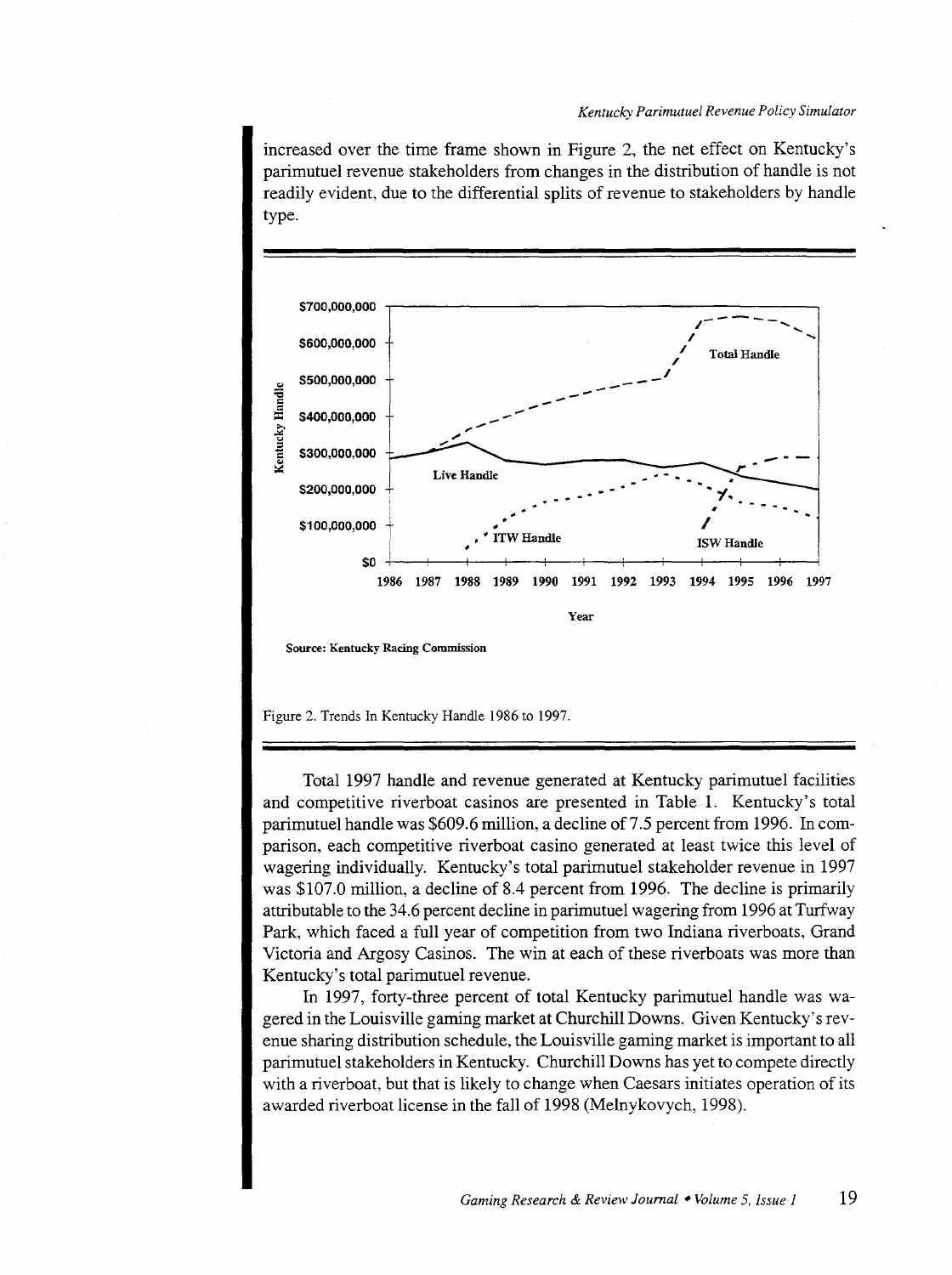| Facility                                                                            | Amount Wagered<br>(Handled)<br>1997 | % Change From<br>1996 | Take-Out/Win<br>Revenue<br>19972 | % Change From<br>1996 |
|-------------------------------------------------------------------------------------|-------------------------------------|-----------------------|----------------------------------|-----------------------|
|                                                                                     | \$ millions                         | $\%$                  | \$ millions                      | $\%$                  |
| Parimutuel Horse Racing                                                             |                                     |                       |                                  |                       |
| <b>Bhegrass Downs</b>                                                               | 11.1                                | 3.1                   | 2.0                              | 2.5                   |
| Churchill Downs                                                                     | 264.7                               | 3.5                   | 45.5                             | 2.9                   |
| Ellis Park                                                                          | 53.2                                | 2.1                   | 9.8                              | 1.1                   |
| Keeneland                                                                           | 101.1                               | 7.2                   | 17.2                             | 6.2                   |
| Kentucky Downs <sup>3</sup>                                                         | 27.3                                | $-7.2$                | 4.9                              | $-7.5$                |
| Red Mile                                                                            | 11.4                                | $-51.7$               | 2.4                              | $-49.6$               |
| Thunder Ridge                                                                       | 11.7                                | 2.7                   | 2.2                              | 1.3                   |
| Turfway Park                                                                        | 94.8                                | $-34.6$               | 17.3                             | $-34.5$               |
| <b>OTBs</b>                                                                         | 34.3                                | $-6.0$                | 6.4                              | $-6.5$                |
| Total Kentucky                                                                      | 609.6                               | $-7.5$                | 107.0                            | $-8.4$                |
| Riverboat Casinos Competing In<br>Kentucky's Parimutuel Gaming Markets <sup>4</sup> |                                     |                       |                                  |                       |
| Casino Aztar                                                                        | 1,191.9                             | 5.6                   | 106.9                            | 0.8                   |
| Grand Victoria Casino                                                               | 1,766.2                             | N/A <sup>5</sup>      | 142.9                            | N/A <sup>5</sup>      |
| Argosy Casino                                                                       | 1,413.8                             | N/A <sup>5</sup>      | 128.9                            | N/A <sup>5</sup>      |
| Players' Riverboat Casino                                                           | 1,124.6                             | 2.7                   | 76.7                             | 0.1                   |
| Total Competitive Riverboats                                                        | 5,496.5                             |                       | 455.4                            | ä.                    |

# **Table!**

<sup>1</sup> Parimutuel handle is the total amount wagered on live, ITW and ISW-R. For riverboats the amount vagered represents the drop on table games plus the coin in slot machines.

<sup>2</sup> Take-out and win is the revenue extracted from gamblers for taxes and gaming operations.

<sup>3</sup> Formally known as Dueling Grounds.

Casinos Aztar, Grand Victoria, and Argosy, are located in Indiana. Caesars Casino is also located n Indiana, but is not expected to initiate operations until fall, 1998. Players' Riverboat Casino is located in Metropolis, Illinois.

<sup>5</sup> Grand Victoria and Argosy Casinos did not operate a full year in 1996. They opened Oct. 4, 1996 and Dec. 13, 1996, respectively.

Source: Kentucky Racing, Indiana Gaming and Illinois Gaming Commission Reports.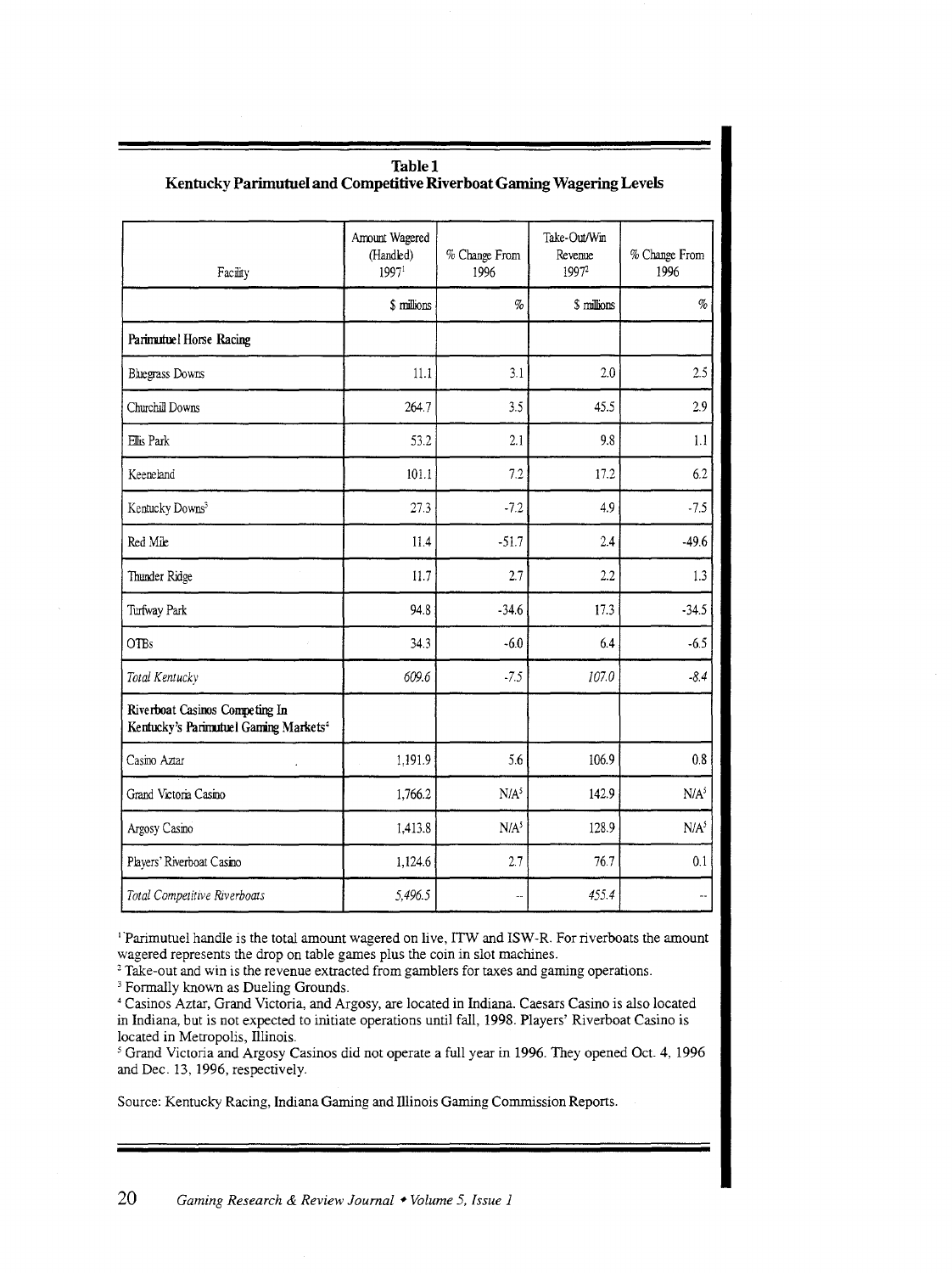## **Revenue Distribution From Sources of Handle**

Parimutuel wagering is the economic engine driving the Thoroughbred industry in Kentucky, by providing revenue for track operation, horsemen purses, and state taxes. At issue is the changing distribution in handle which in tum changes the revenue distribution to parimutuel stakeholders. The revenue distribution is dependent on several factors based on the size of the host track and wager type (straight one horse wagers, or multiple horse exotic wagers). The take-out rates, (the maximum percent commission withheld from the parimutuel pool) and excise tax rates<sup>2</sup> differ by track size and wager types. Kentucky tracks are classified as large and small tracks. A large track has a daily average live racing handle of \$1.2 million dollars or above (KRS 138.510.1). A small track would have a daily average live racing handle below this figure. Large tracks have a maximum take-out rate including breakage and excise tax of sixteen percent on straight wagers, and nineteen percent on exotic wagers. Small tracks have a maximum take-out rate including breakage and excise tax of 17.5 percent on straight wagers, and twenty-two percent on exotic wagers (KRS 230.3615). Breakage is the rounding off of the pay-off for winning tickets. Kentucky's breakage is calculated to the dime (KRS 230.3615).

#### **Revenue Distribution Schedules**

The revenue distribution for live and ISW -S handle is based on a contractual agreement negotiated between the horsemen's association and each track. Kentucky statutes dictate a revenue distribution schedule for ITW and ISW -R handle. Table 2 presents Kentucky's revenue distribution schedule across stakeholders for each source of handle. Kentucky's average contractual split of the net commission (the take-out net of excise taxes) revenue between horsemen and tracks on live handle is 55 and 45 percent, and on ISW-S is 56 and 44 percent.<sup>3</sup> The ITW net commission revenue distribution schedule is regulated by Kentucky statute and is 34 percent to the host track, with 22 percent each to the host track's purse account, the receiving track, and the receiving track's purse account. The host track's 34 percent includes an additional twelve percent to recover simulcasting costs (KRS 230.378.3). The revenue distribution schedule for ISW -R handle is 25 percent of net commission to each stakeholder (KRS 230.3771.1).

Wagers placed at OTB sites have a different revenue distribution schedule. For both ITW and ISW -R wagers the net commission is distributed 30 percent to the host track, 50.5 percent to the host track purse account, 13.5 percent for OTB management, and 6 percent for Thoroughbred industry promotion and development (KRS 230.380.9a). Combining the information previously discussed concerning take-out rates, excise taxes and the revenue distribution schedule presented in Table 2, stakeholder revenue generated from \$100 wagered in each handle source can be calculated and is presented in Table 3.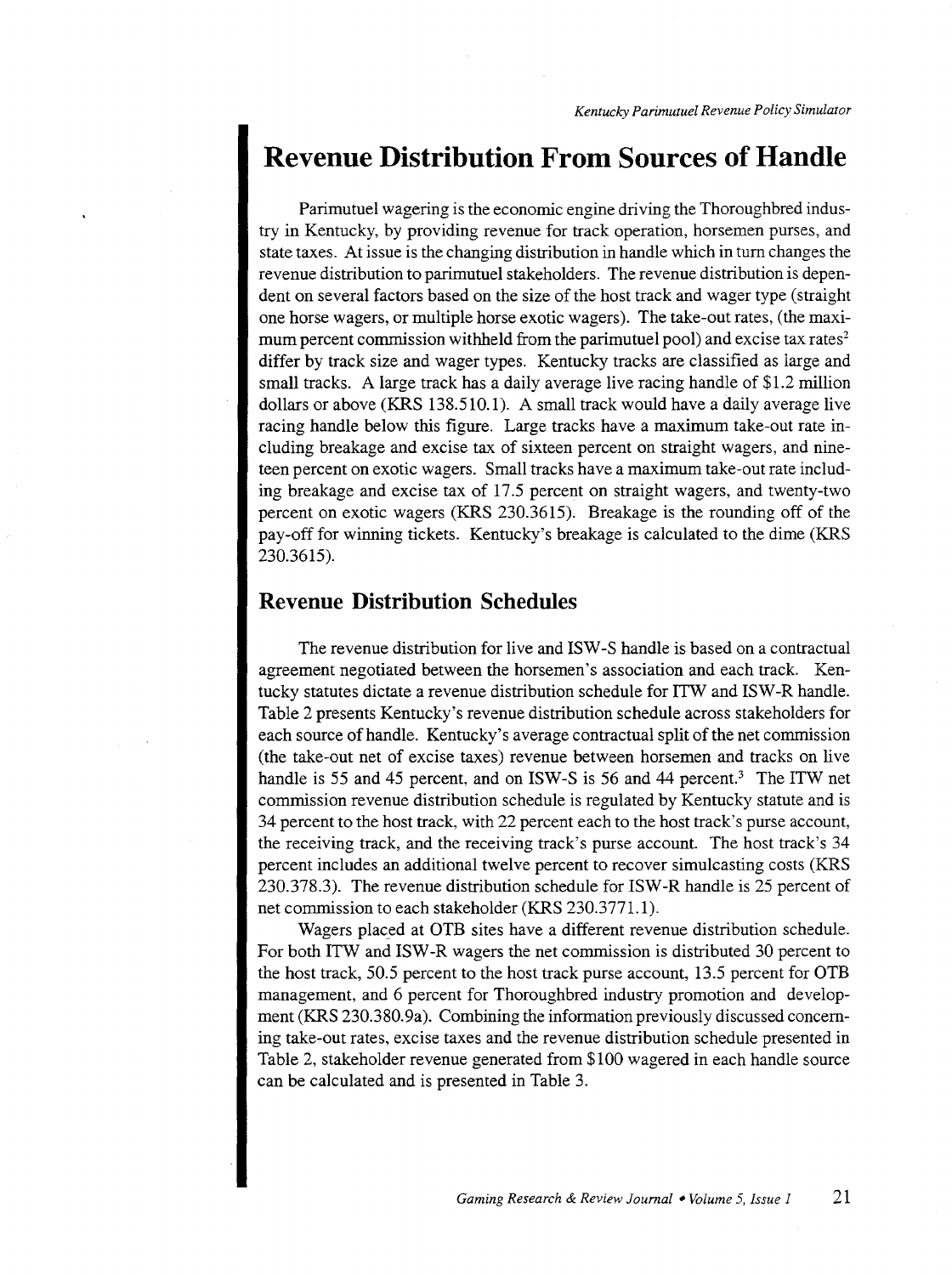#### **Table2 Kentucky Revenue Distribution Schedule**

|                        |                   |            | Handle Source                        |          |                  |
|------------------------|-------------------|------------|--------------------------------------|----------|------------------|
| Stakeholder            | Live <sup>1</sup> | <b>ITW</b> | ISW-R                                | $ISW-S1$ | OTB<br>ITW/ISW-R |
|                        |                   |            | % of Net<br>Commissions <sup>2</sup> |          |                  |
| Host Track             | 45                | 34         | 25                                   | 56       | 30               |
| Host Track Purses      | 55                | 22         | 25                                   | 44       | 50.5             |
| Receiving Track        |                   | 22         | 25                                   |          |                  |
| Receiving Track Purses |                   | 22         | 25                                   |          |                  |
| Other <sup>3</sup>     |                   |            |                                      |          | 19.5             |

<sup>1</sup> The revenue distribution for live and ISW-S is based on a negotiated contract between horsemen associations and tracks. The distribution schedule given is based on average contractual terms in Kentucky.

<sup>2</sup> Net commission is the take-out net of excise taxes and for ISW-R the contractual cost of receiving the ISW-R signal.<br><sup>3</sup> Other represents 13.5% to OTB management and 6% to Kentucky Thoroughbred owners and Breeders for industry promotion.

| Handle Source                    | Large Host Track <sup>1</sup>    |                  |                                 | Small Host Track <sup>1</sup>    |                  |                                 |  |
|----------------------------------|----------------------------------|------------------|---------------------------------|----------------------------------|------------------|---------------------------------|--|
|                                  | Horsemen<br>Revenue <sup>2</sup> | Track<br>Revenue | Net Tax<br>Revenue <sup>3</sup> | Horsemen<br>Revenue <sup>2</sup> | Track<br>Revenue | Net Tax<br>Revenue <sup>3</sup> |  |
| Live                             |                                  |                  |                                 |                                  |                  |                                 |  |
| Live - Straight Wager - On Track | 7.62                             | 5.63             | 2.75                            | 9.55                             | 7.20             | 0.75                            |  |
| Live - Exotic Wager - On Track   | 9.27                             | 6.98             | 2.75                            | 12.02                            | 9.23             | 0.75                            |  |
| <b>ITW*</b>                      |                                  |                  |                                 |                                  |                  |                                 |  |
| ITW - Straight Wager - Track     | 7.72                             | 7.28             | 1.00                            | 8.38                             | 8.12             | 1.00                            |  |
| ITW - Exotic Wager - Track       | 9.04                             | 8.96             | 1.00                            | 10.36                            | 10.64            | 1.00                            |  |
| ITW - Straight Wager - OTB       | 7.58                             | 4.50             | 1.00                            | 8.33                             | 4.95             | 1.00                            |  |
| ITW - Exotic Wager - OTB         | 9.09                             | 5.40             | 1.00                            | 10.61                            | 6.30             | 1.00                            |  |
| $ISW-R^{\prime\prime}$           |                                  |                  |                                 |                                  |                  |                                 |  |
| ISW-R - Track                    | 8.76                             | 6.76             | 1.00                            | 9.01                             | 7.01             | 1.00                            |  |
| ISW-R - OTB                      | 10.01                            | 4.69             | 1.00                            | 10.01                            | 4.69             | 1.00                            |  |
| ISW-S*                           |                                  |                  |                                 |                                  |                  |                                 |  |
| Handle Wagered Outside Kentucky  | 1.68                             | 1.32             | 0.00                            | 1.68                             | 1.32             | 0.00                            |  |

#### **Table3 Kentucky Revenue Distribution From \$100 In Source of Parimutuel Handle**

<sup>1</sup> The host track determines the take-out rate, 16 and 19 percent for large tracks and 17.5 and 22 percent for small tracks for straight and exotic wagers, respectively.

<sup>2</sup> Using Kentucky's average contractual split of 55-45 for live and 56-44 for ISW-S, plus breeder/owner incentive payments.<br><sup>3</sup> Tax revenue is net of breeder/owner incentive payments required per KRS 138.510.1.<br><sup>4</sup> Reven

<sup>6</sup> A contract rate of three percent is assumed between the Kentucky host track and the out of state receiving site.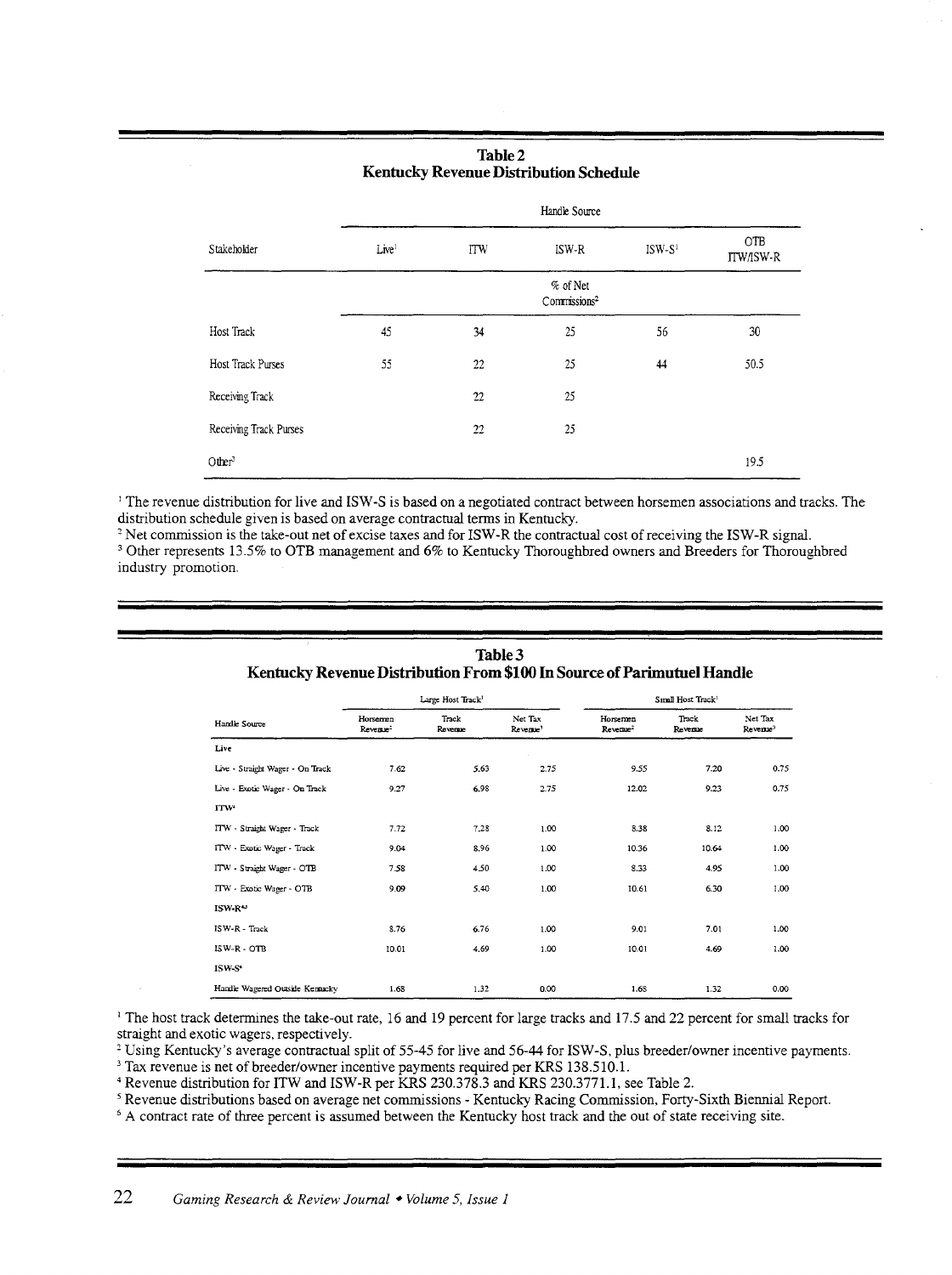#### *Horsemen Purse Revenue*

Regardless of the source of handle in Kentucky, horsemen purse revenue is greater than track revenue. Horsemen receive a larger revenue distribution share, . plus horsemen receive breeder/owner incentive funds which are transfer payments from the state's parimutuel tax revenue to horsemen. Established in 1978, the Kentucky Thoroughbred Development Fund (KTDF) incentive program is a purse supplement to provide economic incentives to board and breed broodmares and stallions in Kentucky, and then to race the Kentucky-bred horses at Kentucky tracks. The KTDF receives \$0.75 per \$100 of live handle, and \$2.00 per \$100 of ITW and ISW-R handle. Including incentive payments, for each \$100 wagered, horsemen purse revenue ranges from\$7.62 to \$12.02 on live racing, \$7.72 to \$13.44 on ITW, and from \$8.76 to \$10.01 on ISW-R (see Table 3).

Although wagering at Kentucky OTBs is a small percent of total handle, the distribution of the take-out allocated to horsemen is relatively large. Two reasons account for the large distribution. First, OTBs are assessed only a one percent excise tax in comparison to the three percent excise tax levied on ITW and ISW-R handle wagered at a track, and the relatively large split of net commission to purses of 50.5 percent (see Table 2). As noted, while wagers at OTBs represent a large revenue distribution to horsemen, the OTBs account for only six percent of total horsemen purse revenue due to the relatively small amount wagered at the OTBs.

The lowest split of handle to purses comes from handle generated by a Kentucky track simulcasting its signal out of state, ISW -S. The handle from this source varies dependent on the simulcasting contract fee negotiated between the Kentucky host track and the out of state receiving site. The purse contribution from this revenue source also varies because it is dependent on the contractual split negotiated between the track and horsemen. The \$1.68 purse contribution from ISW -S is based on a three percent simulcasting fee between the track and the out of state receiving site, and an average 56 percent contractual split between horsemen and tracks in Kentucky. A three percent simulcasting contract fee for ISW -S is common across the industry (National Thoroughbred Association, 1996).

When considering purses alone, net of breeder/owner incentive payments, the greatest source of purse funds is from live racing and ranges from \$6.87 to \$11.27 per \$100 of handle dependent on track size and wager type.4 Based on the data given in Table 3, to replace the purse contribution at the host track from a dollar lost in live on-track handle requires an increase of about \$2.56 in ITW handle, \$2.86 in ISW-R handle, or \$5.28 in ISW-S handle.

#### *Track Revenue*

Tracks are large capital assets with high fixed and operating costs for live racing, but have low marginal costs for additional betting patrons. Using track facilities for ITW and simulcast wagering increases the efficiency of track operation and provides additional revenue for management. Sources of parimutuel revenue for track management are the same as those for horsemen, with the exceptions that the revenue distribution schedules are different and tracks do not receive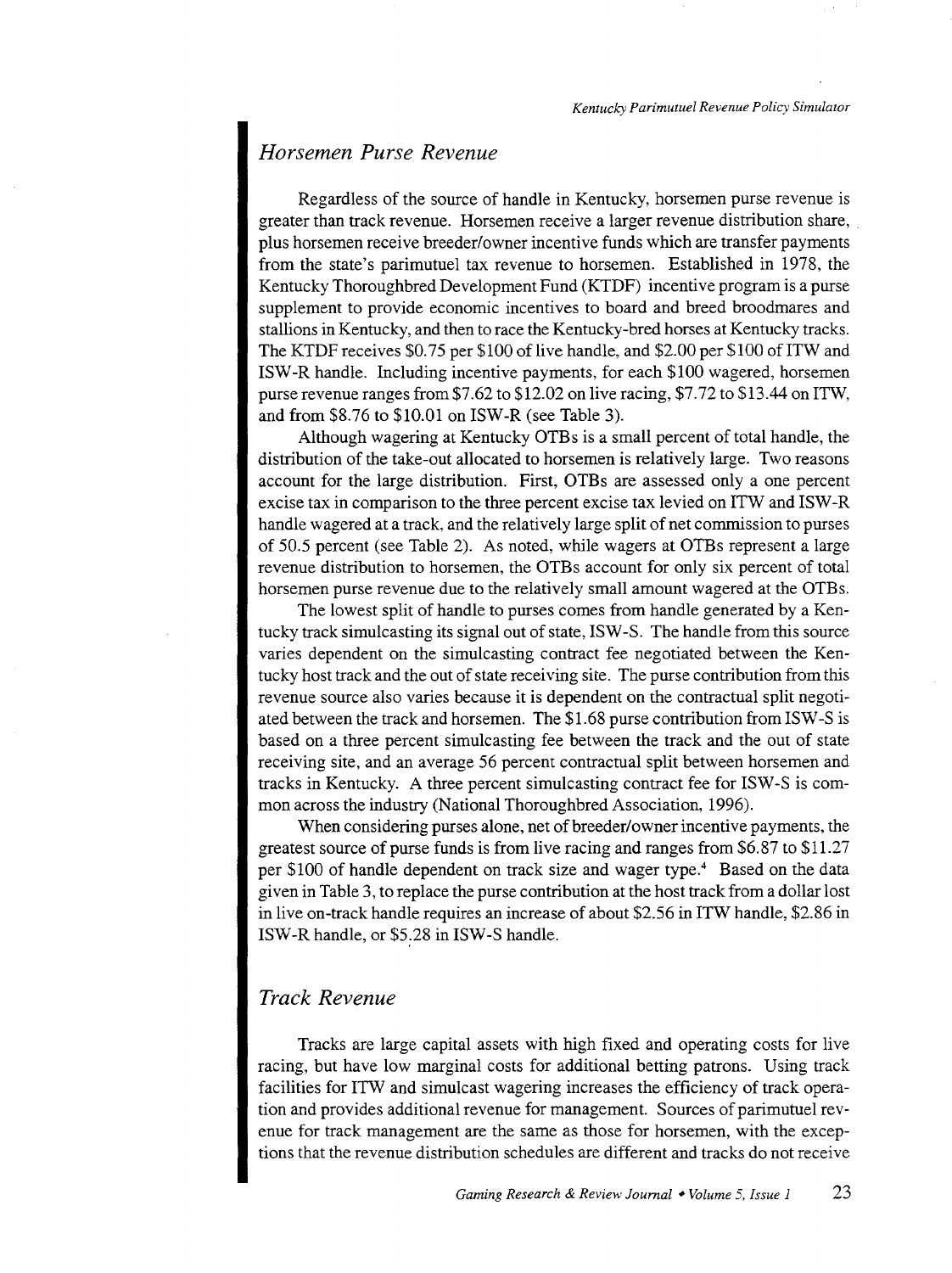breeder/owner incentive payments. The largest distribution of revenue from handle source for Kentucky tracks is from ITW exotic wagers, \$8.96 and \$10.64 for large and small tracks, respectively. This revenue distribution is split between the host

track and the receiving track where the wager is made. Thirty-four percent of the net commission goes to the host track and 22 percent to the receiving track. The balance goes to horsemen purses. The host track receives a larger split to cover the cost of simulcasting the race signal (KRS 230.378.3). For example, the \$8.96 track revenue distribution from \$100 in ITW exotic wager with a large host track would be split: \$5.44

**ISW -S handle has grown rapidly in Kentucky over the past two years and has largely contributed to maintaining track and horsemen revenue as handle on live racing and ITW has declined.** 

**\** 

to the host track and \$3.52 to the receiving track. The associated \$9.04 horsemen revenue comes from \$3.52 for purses at the receiving track, \$3.52 for purses at the host track, plus \$2.00 of transfer payments from the state for breeder/owner incentive payments.

For an individual host track, the greatest source of parimutuel revenue is generated from live racing followed by ISW -R handle wagered at the host track, because the host track does not share these handle sources with other tracks. The host track does not share its ISW -S handle, but that represents the lowest revenue distribution per \$100 in handle. Although ISW -S revenue is low, it represents a growing source of handle for tracks as they market their signal out of the state. ISW -S handle has grown rapidly in Kentucky over the past two years and has largely contributed to maintaining track and horsemen revenue as handle on live racing and ITW has declined.

#### *Tax Revenue*

The state receives tax revenue on live, ITW and ISW-R handle. The tax on live racing is 3.5% and 1.5% of gross handle at large and small tracks respectively. The tax on ITW and ISW-R is 3% of gross handle for wagers placed at tracks and 1% of wagers placed at OTBs. The state transfers much of this revenue to horsemen in the form of breeder/owner incentive payments. For each \$100 in live racing handle the state transfers \$0.75, and for each \$100 in ITW and ISW-R handle the state transfers \$2.00 to breeder/owner incentive payments. Wagers at OTB facilities are assessed \$1 for each \$100 in handle for local economic development. State revenue from parimutuel handle net of breeder/owner incentive payments totaled \$9.3 and \$8.7 million in 1996 and 1997, respectively. This revenue is in turn used to support the parimutuel industry through funding the Kentucky Racing Commission and other supportive programs.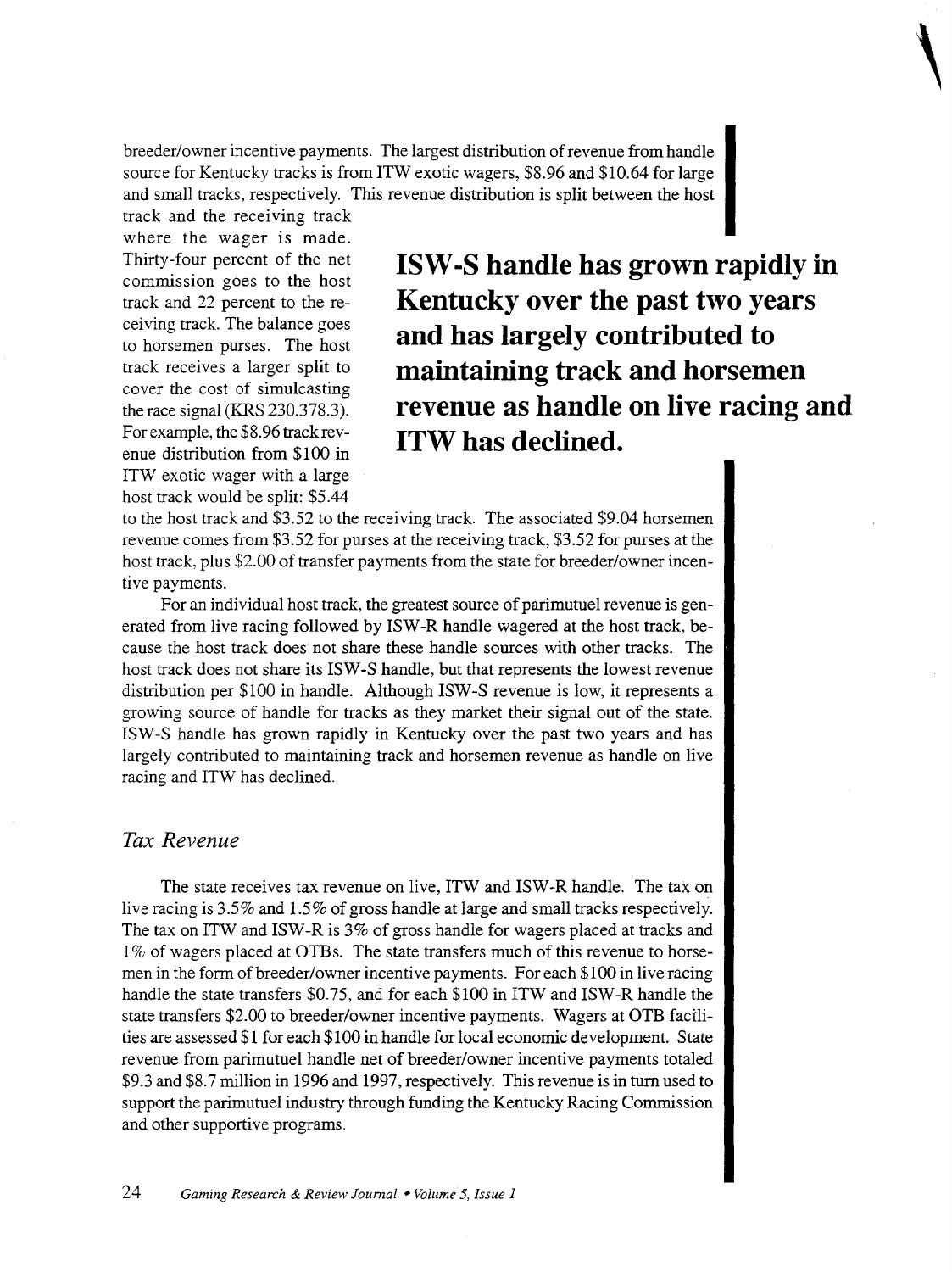# Revenue Budget Distribution Policy Simulation Tool

A revenue budget policy simulator has been developed using the revenue distribution per handle source as previously described in Table 3, augmented to include the actual contract terms and handle distribution by wagering site. Table 4 presents the revenue budget by handle source and wagering site in 1997, and shows total stakeholder revenue to be \$107.0 million dollars. The budget is verified against Kentucky Racing Commission reports. The budget does not include ISW -S sending handle, because this handle source is not reported to the Kentucky Racing Commission, and individual tracks would not release this proprietary information. The lack of ISW -S handle does not materially impact the analysis, because this handle source does not have a revenue sharing schedule. Also, Kentucky cannot tax and has no policy input on handle generated outside of the state.

| <b>Table 4</b>                                                                |
|-------------------------------------------------------------------------------|
| Kentucky Thoroughbred Parimutuel Revenue Budget Simulator, 1997 Handle Levels |

| Source of Handle (\$)                                          | <b>Bluegrass</b><br>Downs | Churchill<br><b>Downs</b> | Kentucky<br><b>Downs</b> | <b>Ellis Park</b> | Keeneland   | <b>Red Mile</b> | <b>Thunder</b><br>Ridge | Turfway<br>Park | <b>KOTB</b> | Total       |
|----------------------------------------------------------------|---------------------------|---------------------------|--------------------------|-------------------|-------------|-----------------|-------------------------|-----------------|-------------|-------------|
| Live On-track                                                  | 350.741                   | 118.016.354               | 0                        | 17.215.355        | 36.832.255  | 2.227.210       | 286.348                 | 24.347.225      | $\Omega$    | 199,275,488 |
| nw                                                             | 3.618.917                 | 43.337.102                | 8.217.097                | 12.667.534        | 18,558,060  | 7,321,375       | 2,901.223               | 14,061,263      | 10.431.748  | 121,114,319 |
| ISW-R                                                          | 7,159,087                 | 103,367,985               | 19,103,559               | 23,286,323        | 45,690,698  | 1.831.945       | 8,513.818               | 56,392,233      | 23,835,927  | 289.179.573 |
| Total Handle                                                   | 11,128,745                | 264,721,439               | 27,320,656               | 53,169.212        | 101,081,013 | 11.380.530      | 11,701,389              | 94,800,721      | 34.265,675  | 609,569,380 |
| Horsemen Revenue (S)                                           |                           |                           |                          |                   |             |                 |                         |                 |             |             |
| Purses                                                         |                           |                           |                          |                   |             |                 |                         |                 |             |             |
| Live                                                           | 32.322                    | 8,826,517                 | 0                        | 1.556.152         | 4.357.827   | 225.294         | 26,768                  | 2,250,044       | o           | 17,274,924  |
| <b>ITW</b>                                                     | 274,654                   | 2,831,753                 | 620.850                  | 956.317           | 1,203,084   | 621.525         | 213.726                 | 1,053,890       | 952.278     | 8,728,077   |
| ISW-R                                                          | 487.343                   | 6,910,613                 | 1,345,007                | 1,589,110         | 3.040.391   | 133,158         | 598,856                 | 3.955,552       | 1.685.908   | 19.745.938  |
| Sub-Total Purses                                               | 794.320                   | 18.568.883                | 1,965,858                | 4.101.579         | 8.601.302   | 979.977         | 839.350                 | 7,259,485       | 2.638.187   | 45,748,940  |
| Breeder/Owner Incentives (KTDF)                                |                           |                           |                          |                   |             |                 |                         |                 |             |             |
| Live                                                           | 2.631                     | 885.123                   | 0                        | 129,115           | 276.242     | 16.704          | 2,148                   | 182,604         | Ō           | 1,494,566   |
| <b>ITW</b>                                                     | 72,378                    | 866.742                   | 164,342                  | 253,351           | 371.161     | 146.428         | 58,024                  | 281,225         | $\mathbf 0$ | 2,213,651   |
| ISW-R                                                          | 143,182                   | 2,067,360                 | 382.071                  | 465,726           | 913.814     | 36.639          | 170,276                 | 1.127.845       | 0           | 5.306.913   |
| Sub-Total KTDF                                                 | 218,191                   | 3.819,224                 | 546,413                  | 848,192           | 1,561,217   | 199,770         | 230,448                 | 1.591.674       | 0           | 9,015,131   |
| Total Horsemen Revenue                                         | 1.012,510                 | 22,388.107                | 2,512,271                | 4,949,771         | 10.162.519  | 1.179.748       | 1.069.798               | 8.851.159       | 2.638.187   | 54.764.071  |
| Track Revenue (\$)                                             |                           |                           |                          |                   |             |                 |                         |                 |             |             |
| Live                                                           | 32.322                    | 7,858,770                 | $\mathbf 0$              | 1.581.252         | 769.028     | 225,294         | 26.768                  | 2,223,204       | O           | 12,716,639  |
| <b>TTW</b>                                                     | 274.654                   | 2.831.753                 | 620.850                  | 956.317           | 1.203.084   | 621.525         | 213,726                 | 1.053.890       | 565,710     | 8.341.509   |
| ITW Simulcasting Fec                                           | 74,906                    | 772,296                   | 169.323                  | 260.814           | 328.114     | 169,507         | 58.289                  | 287.424         | $\Omega$    | 2,120,672   |
| $ISW-R$                                                        | 487,343                   | 6,910,613                 | 1,345,007                | 1,589,110         | 3,040,391   | 133,158         | 598,856                 | 3,955,552       | 1.001.530   | 19,061,560  |
| OTB Management                                                 | 0                         | $\mathbf 0$               | 0                        | 0                 | $\Omega$    | $\mathbf{0}$    | 0                       | 0               | 705.258     | 705.258     |
| KTOB Promotion Fund                                            | 0                         | o                         | $\Omega$                 | $\circ$           | o           | O               | 0                       | 0               | 313,448     | 313,448     |
| Total Track - OTB Revenue                                      | 869,225                   | 18,373,432                | 2,135,180                | 4.387.492         | 5,340,618   | 1.149.484       | 897,639                 | 7,520,070       | 2.585,945   | 43,259,086  |
| State ExciseTax Revenue - net of breeder/owner incentives (\$) |                           |                           |                          |                   |             |                 |                         |                 |             |             |
| Live                                                           | 2.631                     | 885.123                   | 0                        | 129.115           | 276.242     | 16.704          | 2,148                   | 182.604         | 0           | 1,494,566   |
| <b>ITW</b>                                                     | 36.189                    | 433.371                   | 82.171                   | 126.675           | 185.581     | 73,214          | 29.012                  | 140,613         | $\theta$    | 1,106,826   |
| ISW-R                                                          | 71,591                    | 1,033,680                 | 191,036                  | 232,863           | 456,907     | 18,319          | 85,138                  | 563,922         | $\bf{0}$    | 2,653,456   |
| Local Economic                                                 | 0                         | $\Omega$                  | $\Omega$                 | 0                 | $\Omega$    | 0               | 0                       | 0               | 342,657     | 342.657     |
| Development                                                    |                           |                           |                          |                   |             |                 |                         |                 |             |             |
| Total State Excise Tax Revenue                                 | 110.411                   | 2,352,174                 | 273.207                  | 488.654           | 918,729     | 108,237         | 116.298                 | 887,139         | 342,657     | 5.597,505   |
| Breakage (\$)                                                  | 71.292                    | 1,112,814                 | 145,411                  | 358,918           | 722,841     | 93,773          | 75,069                  | 565.150         | 202,710     | 3,347,979   |
| Total Stakeholder Revenue (S)                                  | 2.063.439                 | 44,226,526                | 5.066.069                | 10.184,835        | 17,144,708  | 2,531,241       | 2,158,805               | 17,823,519      | 5.769.498   | 106,968,640 |

To illustrate applications of the revenue budget, the following examples are analyzed: (1) the revenue effects from Keeneland's change in size classification; (2) the revenue effects of Ellis Park's change in handle distri analyzed: (1) the revenue effects from Keeneland's change in size classification; (2) the revenue effects of Ellis Park's change in handle distribution relative to the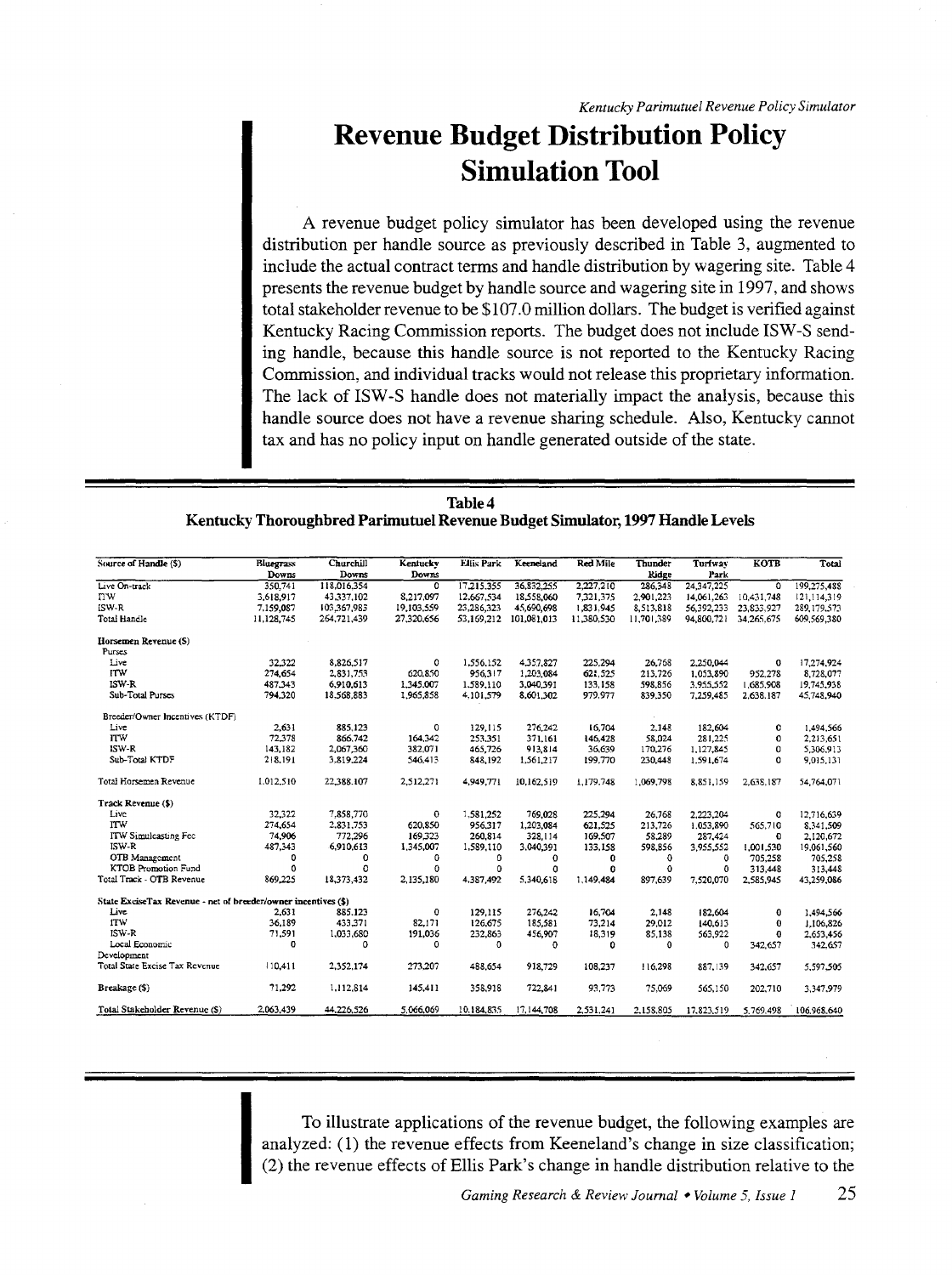introduction of alternative gaming competition; and (3) a range of potential revenue effects from introducing alternative gaming competition into the Louisville gaming market are estimated.

# **Keen eland's Change In Size Classification**

The trend of declining live handle has affected all Kentucky tracks. As previously discussed, live racing handle is the greatest revenue source for individual tracks and horsemen purses. Keeneland's decline in average daily live racing handle from \$1.29 million in 1996 to \$1.15 million in 1997 has additional implications, because the handle decline changes Keeneland 's size classification from a large track to a small track. The size change decreases the excise tax rate on live racing levied against Keeneland from 3.5 to 1.5 percent, and allows Keeneland to increase the take-out rates by 1.5 and 3.0 percent for straight and exotic wagers, respectively. The increase in take-out rates affects not only the revenue distribution on live racing, but also affects the revenue distribution for ITW wagering across the state. Using 1997 handle levels, the stakeholder revenue effects from Keeneland's size change are estimated in Table 5.

| Table 5<br>Estimated Affect On Stakeholder Revenue From Keeneland's Change In Size<br><b>Classification, 1997 Handle Levels</b> |                                            |                                           |                      |  |  |  |
|---------------------------------------------------------------------------------------------------------------------------------|--------------------------------------------|-------------------------------------------|----------------------|--|--|--|
| Stakeholder                                                                                                                     | Revenue Effect<br>Live Handle <sup>1</sup> | Revenue Effect<br>ITW Handle <sup>2</sup> | Total Revenue Effect |  |  |  |
| Horsemen Purses                                                                                                                 | 1,552,848                                  | 368,929                                   | 1,921,777            |  |  |  |
| Track Management                                                                                                                | 274,032                                    | 553,393                                   | 827,425              |  |  |  |
| <b>State Taxes</b>                                                                                                              | $-736.645$                                 | $\theta$                                  | $-736,645$           |  |  |  |
| Total Net Effect                                                                                                                | 1,090,235                                  | 922,322                                   | 2,012,557            |  |  |  |

<sup>1</sup> Assumes Keeneland's ongoing practice of splitting over eighty percent of net commissions on live racing to horsemen.

' Based on ITW revenue distribution statute KRS 230.378.3.

The state loses \$736,645 in tax revenue on live racing, but horsemen and Keen eland gain additional revenue on live racing of \$1,552,848 and \$274,032 from the decreased tax and increased take out rates. The disproportionate revenue increase for horsemen purses is due to Keeneland's ongoing practice of giving more than eighty percent of net commissions on live racing to horsemen. The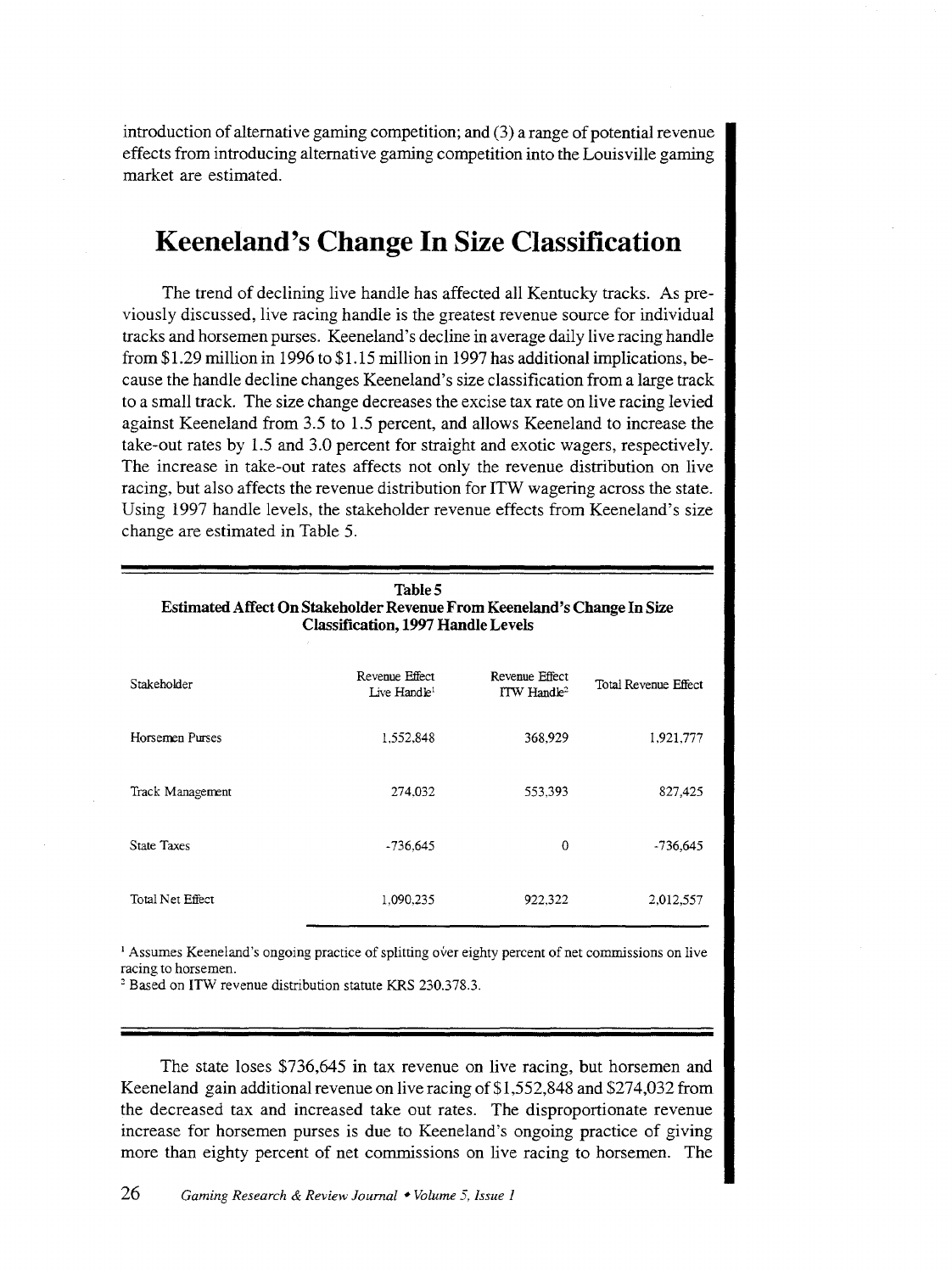#### *Kentucky Parimutuel Revenue Policy Simulator*

revenue effects from ITW handle are not as large because there is no tax change, and due to Keeneland's relatively short meet of only 36 days, the ITW handle Keeneland generates is relatively small. Based on Keeneland's 1997 ITW handle, the increased take-out rates increase horsemen revenue by \$368,929 and track revenue by \$553,393. Although Keeneland's change in size classification results in an estimated total increase in net revenue to parimutuel stakeholders of over \$2 million dollars, it comes at the expense of parimutuel bettors through increased take-out rates and decreased state tax revenues.

# **Ellis Park Net Revenue Distribution**

Since the introduction of competitive alternative gaming at Casino Aztar, parimutuel handle wagered at Ellis Park has decreased from \$55.8 to \$53.2 million dollars, a decline of 4.7 percent. Compounding the competitive effect is a shift in the distribution of handle from live and ITW wagering to ISW-R wagering. Comparing the year-end handle distribution prior to alternative gaming competition in 1995 to the handle distribution two years post introduction of alternative gaming competition in 1997 shows that live racing handle fell 13.2 percent, ITW handle fell 24.8 percent, and ISW-R handle increased 21.6 percent. Table 6 presents the results from the revenue budget policy simulator analyzing the revenue effects from Ellis Park's change in handle distribution.

| Table 6<br>Stakeholder Revenue Effects From Ellis Park's Change In Handle Distribution<br>$(1995 \text{ to } 1997)$ |                       |                      |            |           |            |  |  |  |
|---------------------------------------------------------------------------------------------------------------------|-----------------------|----------------------|------------|-----------|------------|--|--|--|
|                                                                                                                     | Change<br>1995 - 1997 | Revenue Effects (\$) |            |           |            |  |  |  |
| Handle Source                                                                                                       | %                     | Horsemen             | Tracks     | State     | Total      |  |  |  |
| Live                                                                                                                | $-13.2$               | $-255.971$           | $-240,173$ | $-19,611$ | $-515,755$ |  |  |  |
| <b>ITW</b>                                                                                                          | $-24.8$               | -398,195             | $-400,652$ | -41,699   | -840.546   |  |  |  |
| ISW-R                                                                                                               | $+21.6$               | $+365,283$           | $+282,492$ | $+41,396$ | $+689.171$ |  |  |  |
| Net Revenue Distribution                                                                                            |                       | $-288.883$           | $-358,333$ | $-19.914$ | $-667,130$ |  |  |  |
|                                                                                                                     |                       |                      |            |           |            |  |  |  |

The change in handle distribution results in an annual \$667,130 loss in stakeholder revenue. Kentucky tracks have the greatest stakeholder loss of \$358,333 in revenue stemming primarily from the decline in ITW handle. Tracks lose both revenue share and simulcasting fees from the decline in ITW handle. Ellis Park shares its ITW and ISW-R handle through the revenue distribution schedule as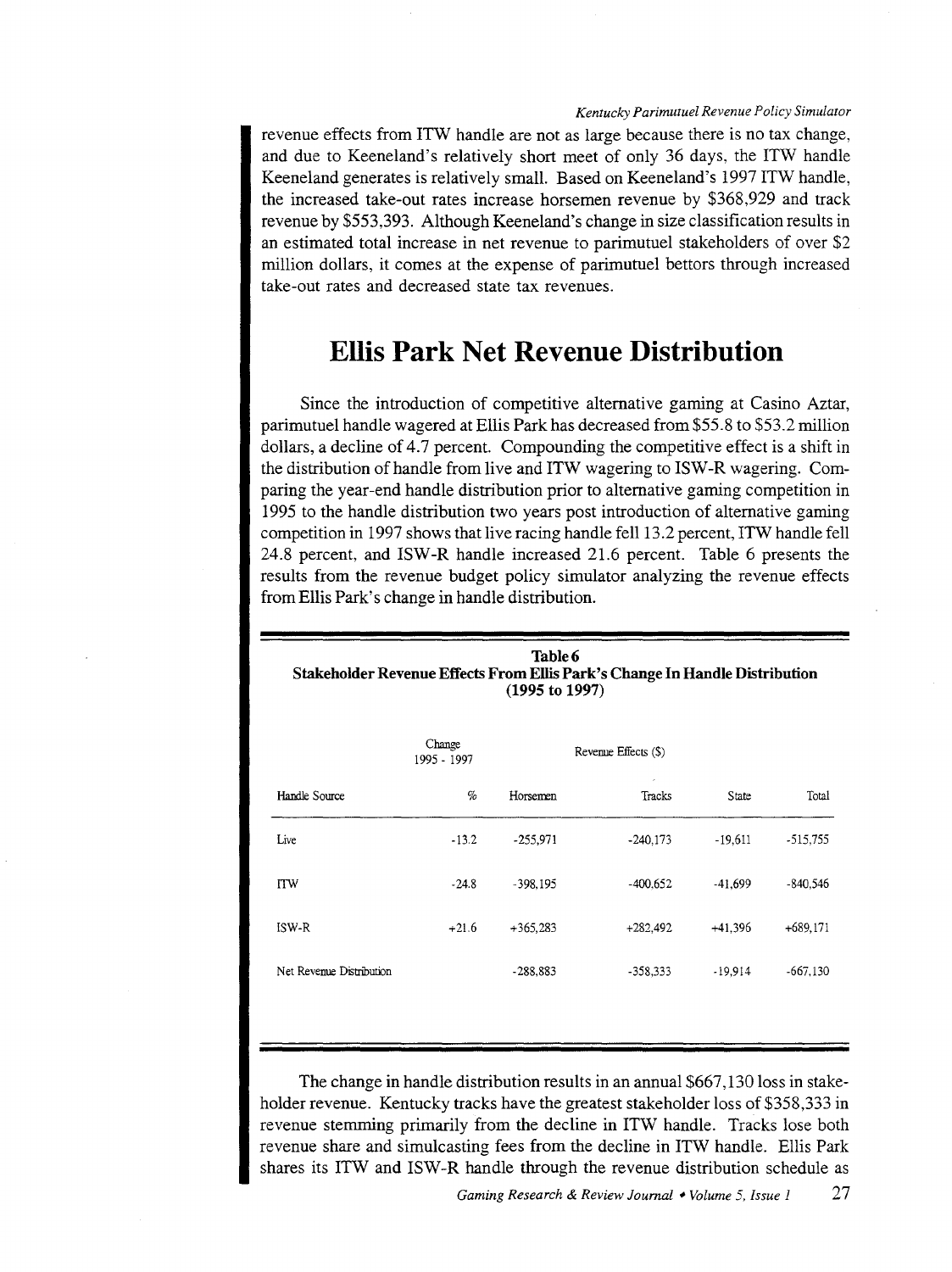previously discussed, but the loss in track revenue from live racing of \$240,173 is a direct loss to Ellis Park's management. The revenue loss is in addition to increased expenditures on marketing Ellis Park incurred to mitigate the negative effects of competitive gaming. Ellis Park's horsemen lose \$288,883 in purses and breeder/ owner incentive funds due to the change in handle distribution. Although ISW -R handle increases, its lower revenue distribution is not enough to offset the decline in revenue from decreases in live and ITW handle sources.

# **Effects of Competitive Gaming In the Louisville Parimutuel Market**

Another application of the parimutuel revenue budget simulator is to estimate potential revenue effects of introducing competitive gaming in the Louisville parimutuel market. Currently, Churchill Downs is the only Kentucky track located along the Ohio river that is not in direct competition with a river-boat casino. That is likely to change when Caesars initiates operation of its awarded license, which is expected to occur in the fall of 1998 (Melnykovych, 1998). It is hard to estimate the potential competitive effect of introducing alternative gaming into the Louisville parimutuel market, because of the unique demand for parimutuel wagering in Kentucky, the high quality of Churchill Downs horse racing product, and changing trends in the demand for parimutuel wagering products from live and ITW to ISW-R. Also, Churchill Downs initiated marketing campaigns in 1997 to improve fan amenities and awareness of its racing product. In comparison to other Kentucky tracks facing alternative gaming competition, total handle at Turfway Park in 1997 declined 34.5 percent, and as previously discussed, the total handle at Ellis Park decreased 4.7 percent since the introduction of competitive gaming into its market.

To evaluate the potential handle loss at Churchill Downs from alternative gaming competition at Caesars Casino two scenarios are compared to Churchill Downs 1997 handle distribution. A best case scenario is developed by using the change in handle distribution experienced by Ellis Park in response to competitive effects from Casino Aztar (live handle -13.2%, ITW handle -24.8%, and ISW-R+21.6%). A worst case scenario is developed by using the change in handle distribution experienced by Turfway Park relative to the introduction of competitive gaming at the Grand Victoria and Argosy Casinos and competition from the introduction of full card simulcasting in Ohio.<sup>5</sup> Turfway Park's change in handle distribution is a decrease of 27.1% in live handle, a decrease of 38.2% in ITW handle, and a decrease of 34.6% in ISW-R handle. Total stakeholder revenue for each scenario, and the loss in stakeholder revenue from the 1997 baseline are presented in Figure 3. The bar in the chart represents stakeholder revenue.

The Ellis Park scenario results in relatively minor losses to stakeholder revenue. The state loss is only \$1,038, the tracks lose \$438,469 and horsemen lose \$259,921. In this scenario, the losses in stakeholder revenue from the decline in live and ITW handle are recovered through the increase in ISW-R handle. In comparison, the Turfway Park scenario has decreases in all handle sources, and results in substantial revenue losses to all stakeholders. The state loss is \$782,710, the tracks lose \$6,028,847 and horsemen lose \$7,321,639. While the exact effect of introducing competitive gaming into the Louisville market is difficult to estimate without a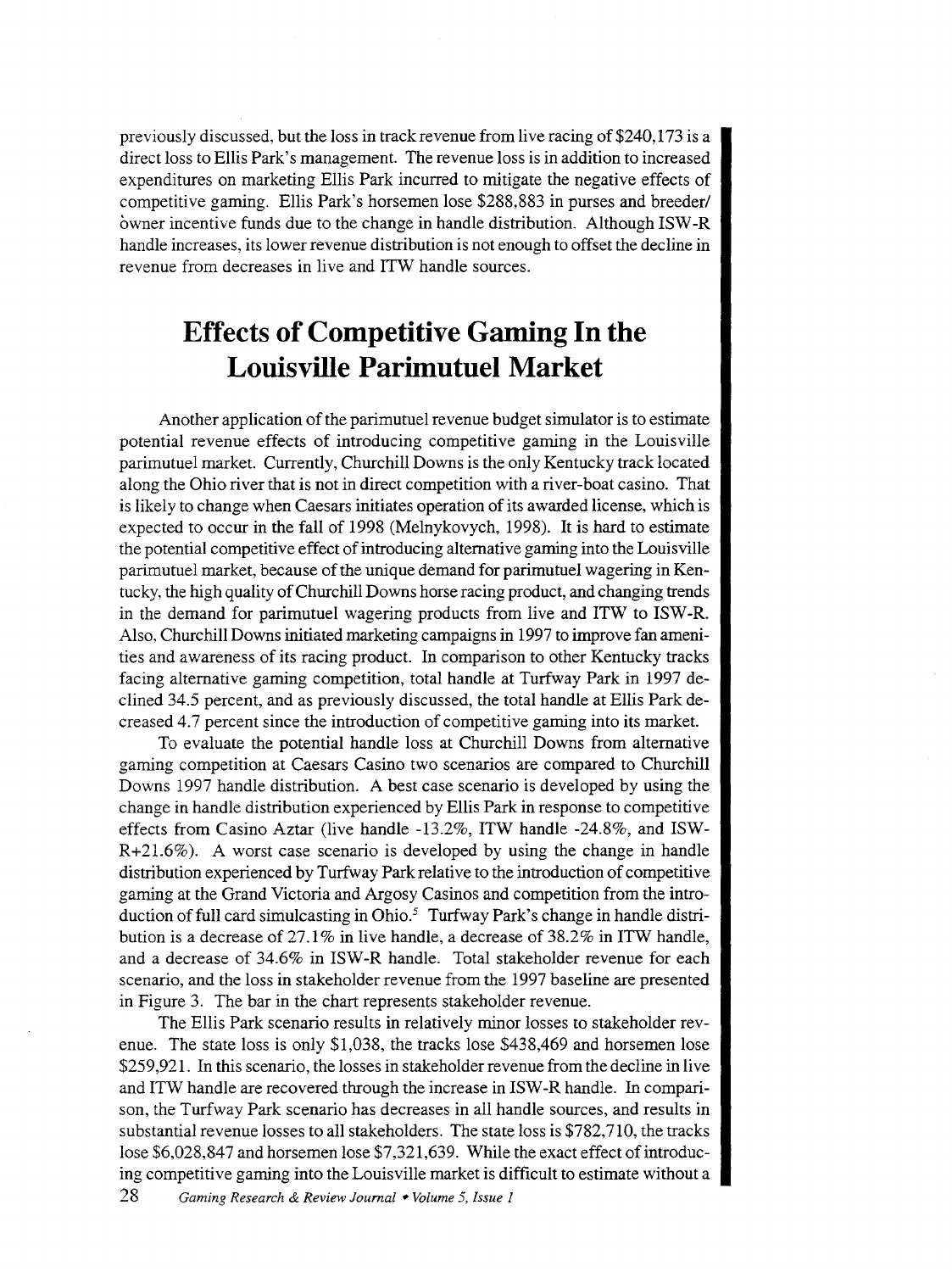#### *Kentucky Parimutuel Revenue Policy Simulator*

detailed statistical analysis, the two scenarios presented in this analysis are likely boundary points of potential stakeholder revenue loss.





# **Conclusions**

Alternative gaming offered by riverboat casinos is a substitute for parimutuel wagering. The introduction of alternative gaming competition from Indiana and Illinois into Kentucky's parimutuel markets has resulted in reduced parimutuel handle. Since introducing competitive gaming into the Ellis Park market, their handle has fallen and the distribution changed resulting in a revenue loss to Kentucky's parimutuel stakeholders of \$667,130. Turfway Park handle has dropped 34.5 percent since two competitive riverboat casinos entered its market. Kentucky is at odds on how to respond to the increased competition. Some would like to see alternative gaming offered at Kentucky's parimutuel facilities, with alternative gaming revenues subsidizing tracks and horsemen. Others would like to see improved marketing for parimutuel products, and the expansion of the ISW -S market internationally, and to in-home wagering markets.

Kentucky's parimutuel revenue distribution schedule is complex because of the variable revenue splits across tracks and handle sources. The purpose of this study was to develop a parimutuel revenue budget simulation tool to calculate the revenue effects from changes in policies and competition affecting parimutuel handle. This simulation tool was used to illustrate the revenue effects of alternative policies affecting Kentucky's parimutuel revenue sharing schedules. The revenue budget reveals that the ongoing substitution of live and ITW handle for ISW-R results in a revenue loss to parimutuel stakeholders. Kentucky's parimutuel revenue distribution schedule provides horsemen with a greater share of revenue than the tracks receive, because horsemen revenue includes both purses and breeder/owner in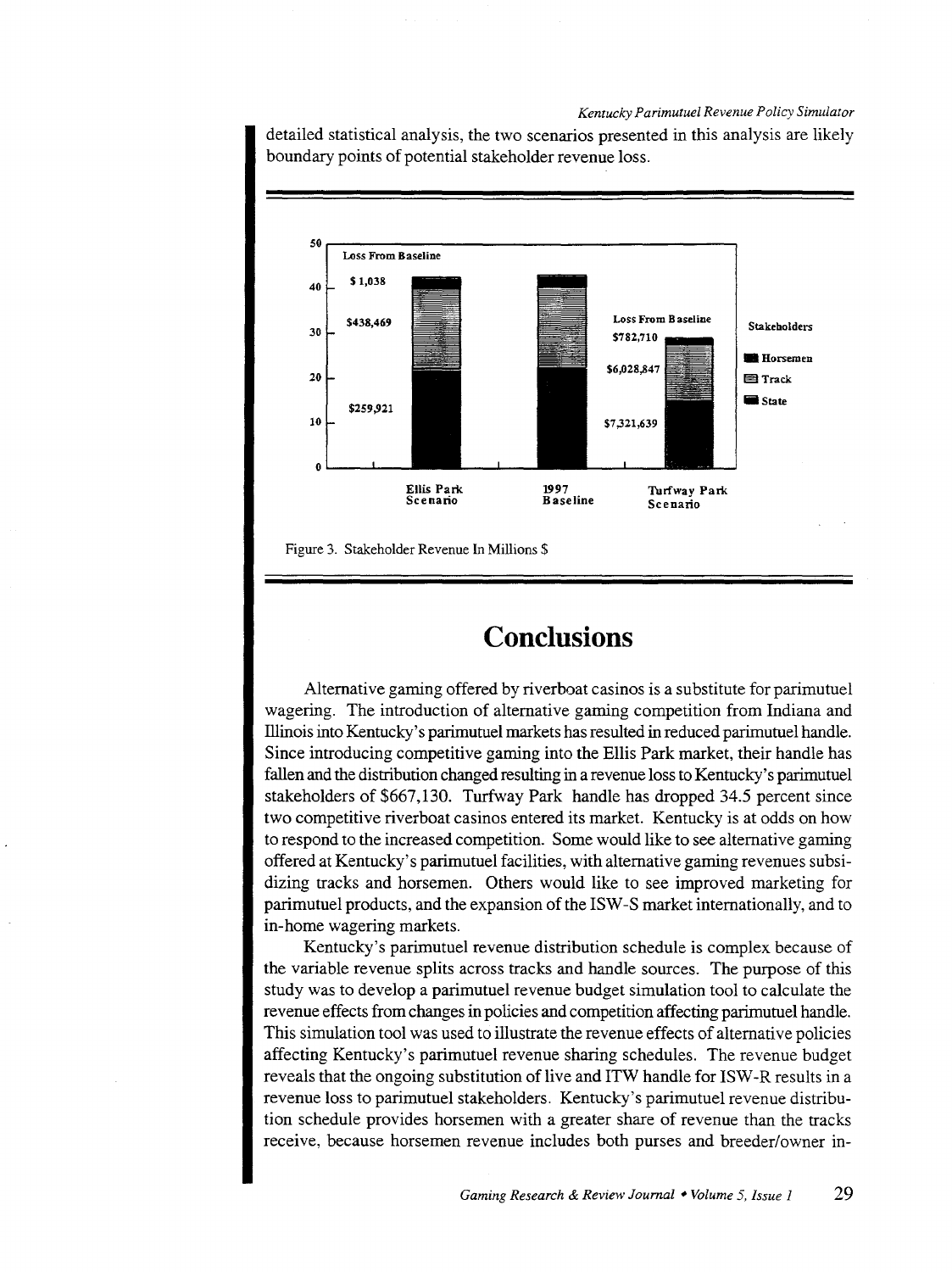centive payments. Horsemen are at greater risk for decreases in parimutuel handle than tracks, due to their larger revenue share. Horsemen need to take this into account in negotiations on policies affecting the distribution of parimutuel revenue.

The budget simulation tool was applied to analyze the revenue effects from Keeneland's change in size classification, the change in handle distribution at Ellis Park relative to the introduction of competitive alternative gaming, and to illustrate potential stakeholder revenue effects from introducing competitive alternative gaming in the Louisville gaming market on Churchill Downs. Along with other reforms and initiatives, efficient fiscal management is necessary to counteract declining parimutuel handle. The stakeholder revenue budget developed in this paper provides an efficient method to evaluate a wide variety of scenarios which will continue to occur in Kentucky's rapidly changing parimutuel market.

## **References**

- Ali, M. M., and Thalheimer R. (1997). Transportation costs and product demand: Wagering on parimutuel horse racing. *Applied Economics, 29,* 529-542.
- Cummings, L. E. (1996). Down at the track- What policy, marketing, & technology offer the sport of kings. *Gaming Research* & *Review Journal, 3* (1), 33-54.
- Illinois Gaming Board. *Monthly Riverboat Casino Report.* Various issues.
- Indiana Gaming Commission. *Monthly Riverboat Statistical Report.* Various issues.
- KRS. (I 998). *Kentucky Revised Statutes Annotated, Official Edition.* Charlottesville, VA: Michie.
- Kentucky State Racing Commission. *Biennial Report.* Various issues.
- Melnykovych, A. (1998, May 1). Corps affirms Caesars Casino permit: EPA criticism doesn't change riverboat approval. *The Courier-Journal,* Louisville, KY.
- National Thoroughbred Association. (1996). *Preliminary business plan- Executive summary.*  Lexington, KY
- Thalheimer, R. (1998). Parimutuel wagering and video gaming- A racetrack portfolio. *Applied Economics, 30,* 53 I -544.

# **Endnotes**

l. A host track is the Kentucky track conducting live racing. A host track receives a share of ITW and ISW-R handle wagered at receiving tracks and OTBs. The host track determines the take-out rate for ITW wagering (KRS 230.378.2). In the case of overlapping live racing dates between tracks, the track with the largest daily handle in the preceding year, shall be declared the host track (KRS 230.3771.1e). 2. The excise tax on live racing handle is 3.5% for large tracks and 1.5% for small tracks (KRS 138.510.1). The excise tax is 3% for ITW and ISW-R wagering for both large and small tracks (KRS 138.510.2) The excise tax is 1% for ITW and ISW-R wagering at OTBs (KRS 230.380.8).

3. The averages are based on the written contractual terms between horsemen associations and tracks. Keeneland is unique because it transfers to horsemen purses more than the contractual terms. Historically, this transfer to purses is more than eighty percent of net commissions from live and ISW-S handle.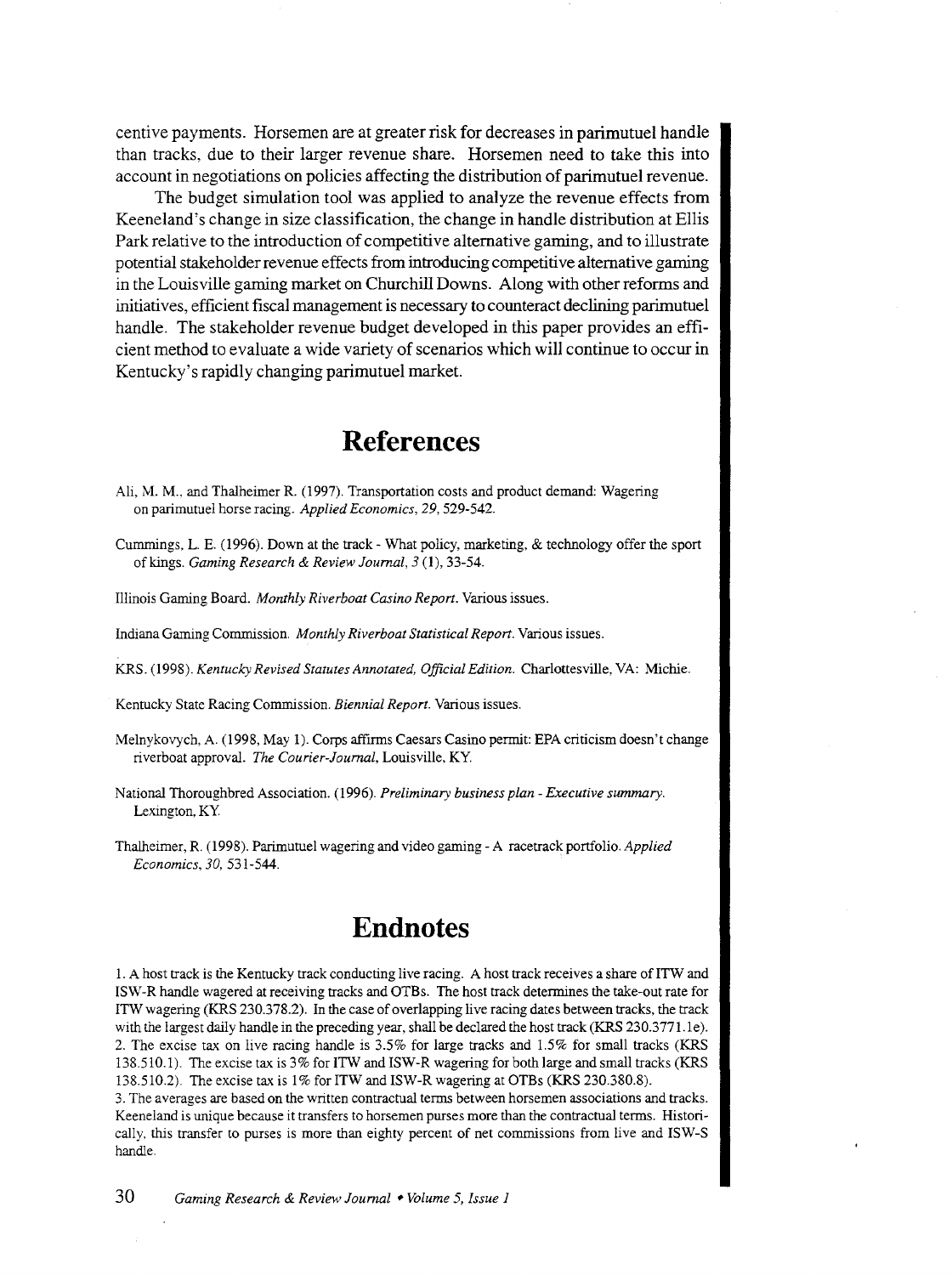#### *Kentucky Parimutuel Revenue Policy Simulator*

4. This range reflects net of incentive payments a straight wager at a large track (\$7.62- 0.75) to an exotic wager at a small track (\$12.02- 0.75).

5. In addition to gaming competition from the riverboat casinos, Ohio introduced full card simulcasting. Therefore, bettors did not have to commute to Turfway Park to wager, and this has been identified as a factor in Turfway Park's decline in handle.